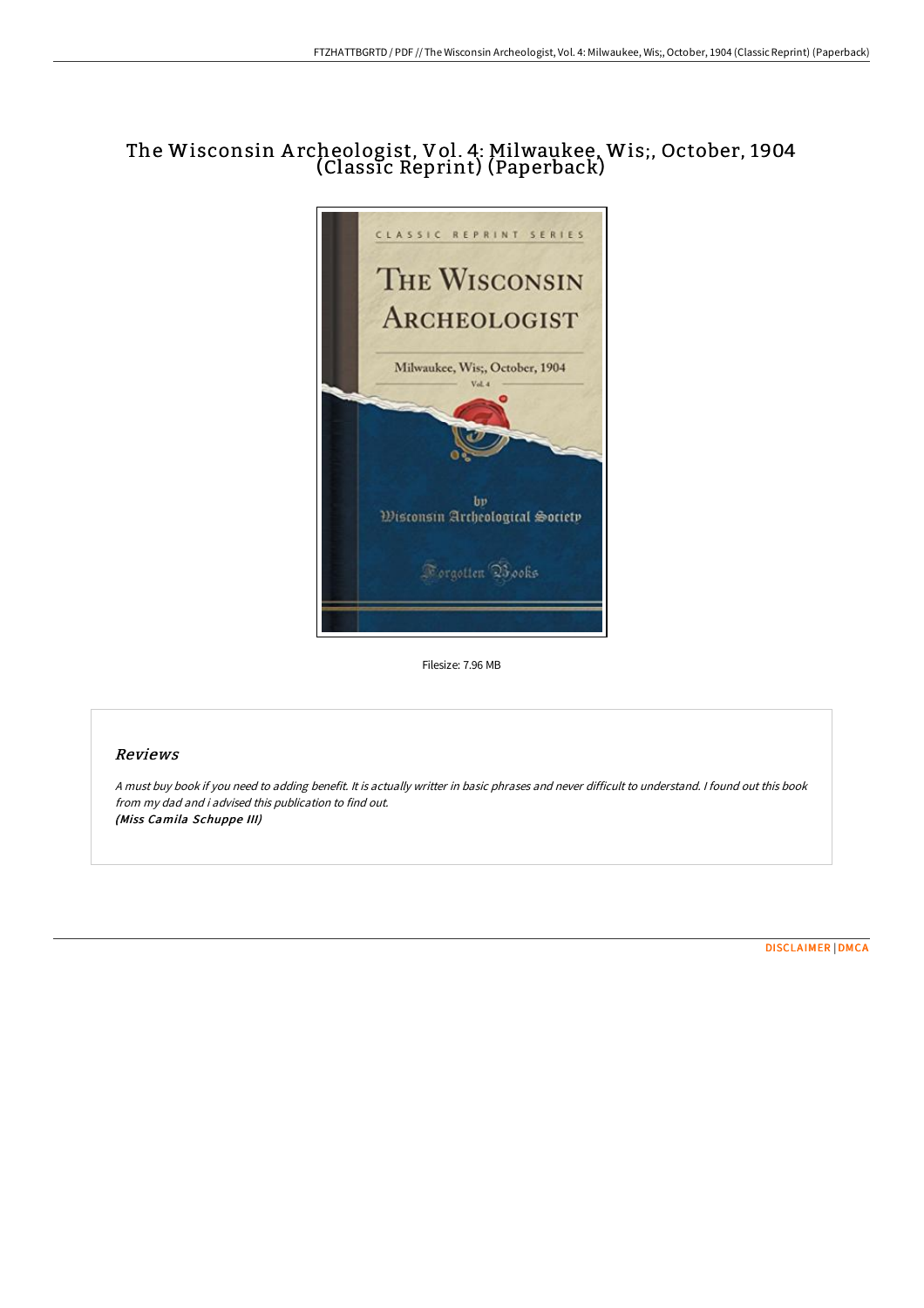## THE WISCONSIN ARCHEOLOGIST, VOL. 4: MILWAUKEE, WIS;, OCTOBER, 1904 (CLASSIC REPRINT) (PAPERBACK)

**DOWNLOAD PDF** ঞ

Forgotten Books, United States, 2015. Paperback. Condition: New. Language: English . Brand New Book \*\*\*\*\* Print on Demand \*\*\*\*\*. Excerpt from The Wisconsin Archeologist, Vol. 4: Milwaukee, Wis;, October, 1904 Thus fragments of the same vessel are often found both on and at varying depths beneath the sandy surface. Some of the fragments of a pot restored by the writer, and at present in his cabinet, were obtained on top, while the remainder were recovered at a depth of four feet beneath the surface. Thus it may occur also that pieces of the same vessel may be found together on the surface, or separated from one another, sometimes by considerable distances. In several instances vessels have been found in position, surrounded by and filled with sand, but these quickly fell to pieces when an attempt was made to remove them. The sherds may be separated into two principal groups, according to the nature of the tempering material. In the first of these may be placed all of the pottery tempered with materials other than shell, and in the other the shell-tempered ware. The former predominates on every site mentioned in this contribution, while the latter occurs less frequently and in only certain of these localities. The material employed in tempering pottery of the first group is usually granite, sand or crushed flint. The granitic material appears to have been employed in a great majority of cases, being easily obtained from boulders near at hand, which in a state of disintegration yield the characteristic particles. This pottery is usually fabric-marked (though plain and unornamented in some cases). and ornamented in addition with incised lines, cord-impressions, imprints of various implements, of bones, seeds, finger-tips, fibers, fossils, etc. Rows of stamped impressions of an irregular shape, or elliptic and grooved by cordmarks, often...

 $\overline{p}$ Read The Wisconsin Archeologist, Vol. 4: Milwaukee, Wis;, October, 1904 (Classic Reprint) [\(Paperback\)](http://bookera.tech/the-wisconsin-archeologist-vol-4-milwaukee-wis-o.html) Online ଈ Download PDF The Wisconsin Archeologist, Vol. 4: Milwaukee, Wis;, October, 1904 (Classic Reprint) [\(Paperback\)](http://bookera.tech/the-wisconsin-archeologist-vol-4-milwaukee-wis-o.html)